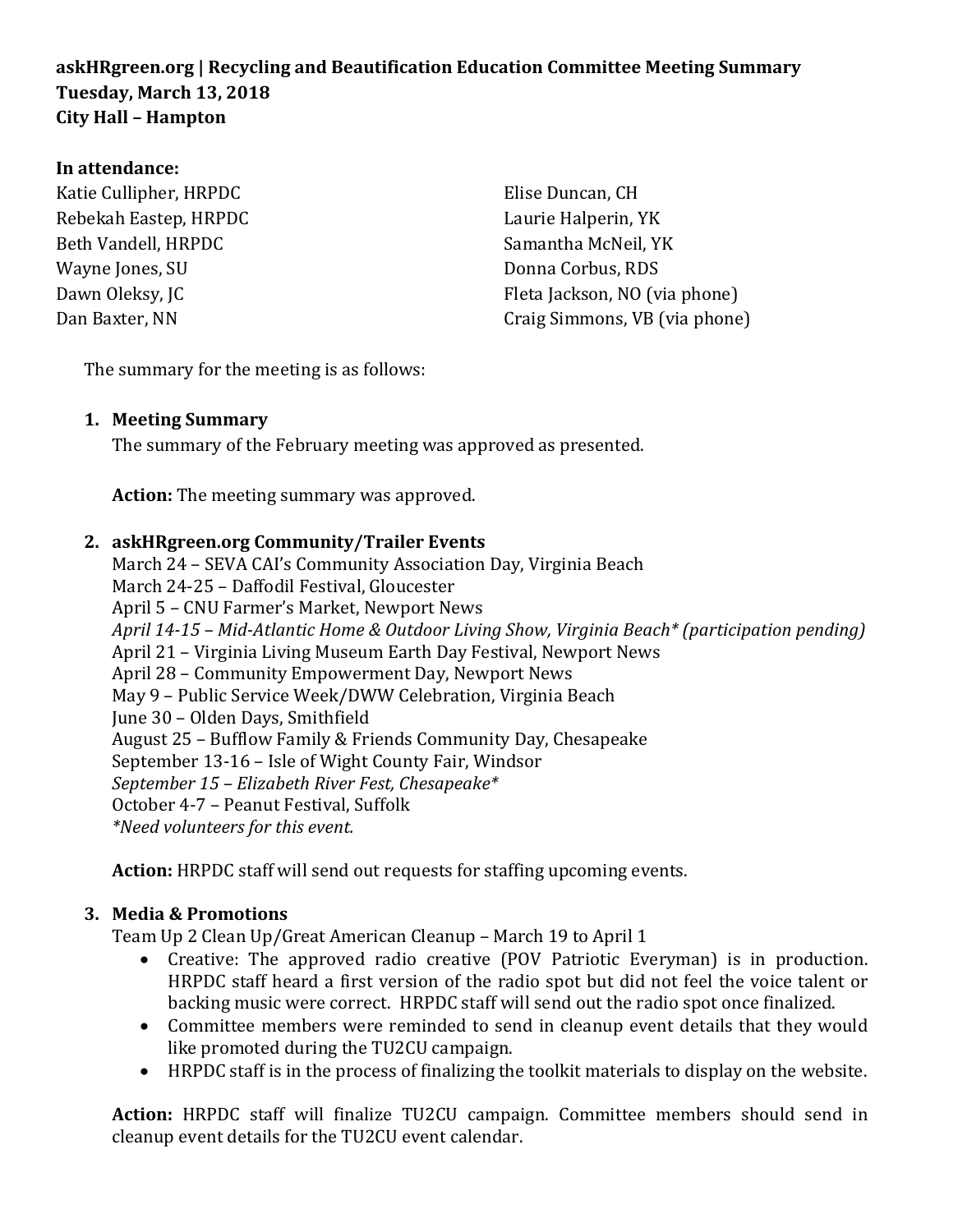## **4. DEQ Litter Prevention & Recycling Grant**

The Committee continued to discuss how best to allocate the \$5,971 in grant funds received through VA DEQ's Litter Prevention & Recycling Competitive Grant.

- HRPDC staff provided various display banner and magnet board styles for Committee review. The Committee selected a preferred style for each item. Factors discussed in the decision-making process included cost, portability, size (for storage and display space), and the ease of updating the content.
- HRPDC staff provided sample pricing for refrigerator magnets, tattoos, stickers and message pens. The Committee tentatively agreed to purchase about 5,000 4"x6" magnets with an "in the bin" message and 5,000 tattoos. The magnet design could coordinate with the magnet game and the tattoo could use a simple readymade design.

**Action:** HRPDC staff will finalize pricing and begin to work on design for preferred materials.

## **5. Regional Cigarette Litter Prevention Project**

- 2018 Keep America Beautiful Application: HRPDC staff submitted an application for a regional project. The following localities were included in the application: Gloucester, Suffolk, Newport News, Smithfield and Virginia Beach.
- 2017 KVB Grant Application: The following localities should be completing a sustainability scan in the coming weeks: Newport News, Portsmouth, Suffolk, Virginia Beach and York.
	- o Norfolk has already submitted their sustainability scan.
	- o Hampton was not able to implement their CLPP project as planned and has five free standing receptacles available to any interested Committee member. York County expressed interest in two receptacles and will work directly with Hampton to coordinate pickup.
- The Committee discussed cigarette litter recycling through TerraCycle. Currently, only Virginia Beach is using this program for the butts collected in the CLPP locations.

**Action:** 2017 project participants should perform a sustainability scan. Committee members should notify HRPDC staff if they are interested in the three remaining receptacles from Hampton.

### **6. Promotional Materials**

The Committee agreed to purchase black-eyed Susan seed packets at the January meeting. HRPDC staff asked the Water Awareness and Stormwater Education committees to participate in a joint purchase and both agreed.

- The Committee voted to purchase 2,500 seed packets. James City County requested an additional 500.
- The Committee reviewed and approved the seed packet imprint.

**Action:** HRPDC staff will order 2,500 black-eyed Susan seed packets to arrive as soon as possible.

# **7. Staff Reports**

*Budget –* The current FY18 budget was reviewed and accepted.

• FY19 budget allocation was approved in September. The Committee will begin discussing the budget breakdown at the April meeting.